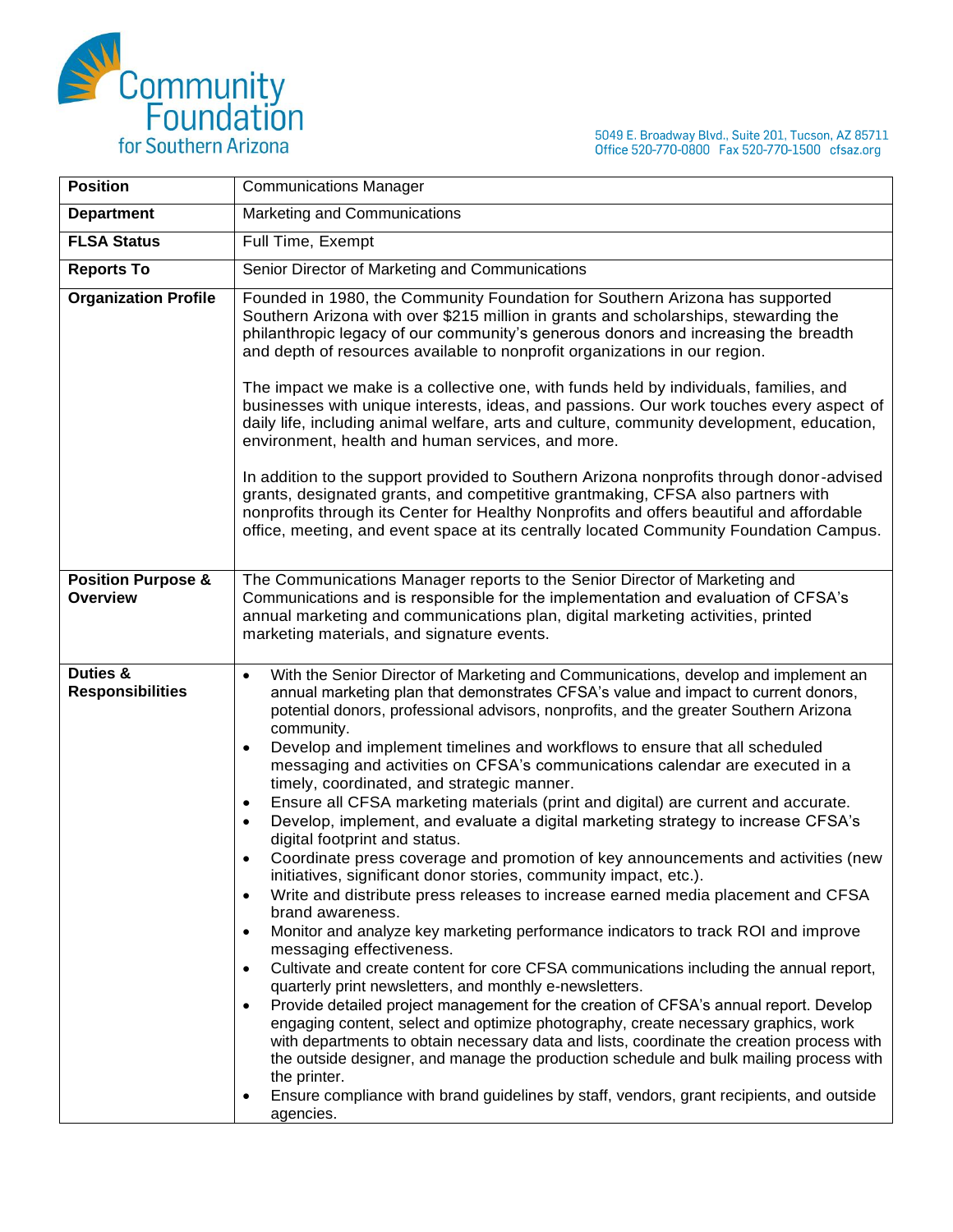|                                                                 | Provide detailed project management, logistical, and tactical support for CFSA's<br>signature events, including CFSA's Annual Event, Holiday Party, and Legacy Donor<br>Luncheon. Serve as the primary point of contact for event vendors.<br>Provide support in the planning and implementation of other key events (trustee events,<br>civic leadership events, etc.).<br>Provide marketing and event planning support to CFSA's:<br>Community Investments Department, including grant round/award/scholarship<br>$\circ$<br>announcements, press releases, events, impact reports, website updates, and<br>print materials.<br>Initiatives, including the African American Legacy Fund, the Center for Healthy<br>$\circ$<br>Nonprofits, the Community Foundation Campus, the LGBTQ+ Alliance Fund and<br>the Pima Alliance for Animal Welfare.<br>Philanthropy Department, including monthly e-newsletters, donor education<br>$\circ$<br>events, donor stewardship events, professional advisor events, website updates,<br>and print materials.<br>Perform other duties as assigned.<br>$\bullet$                                                                                                                                                                                                                                                                                                                                                         |
|-----------------------------------------------------------------|-----------------------------------------------------------------------------------------------------------------------------------------------------------------------------------------------------------------------------------------------------------------------------------------------------------------------------------------------------------------------------------------------------------------------------------------------------------------------------------------------------------------------------------------------------------------------------------------------------------------------------------------------------------------------------------------------------------------------------------------------------------------------------------------------------------------------------------------------------------------------------------------------------------------------------------------------------------------------------------------------------------------------------------------------------------------------------------------------------------------------------------------------------------------------------------------------------------------------------------------------------------------------------------------------------------------------------------------------------------------------------------------------------------------------------------------------------------------|
| <b>Experience</b>                                               | Four-year degree or equivalent and a minimum of three years of professional<br>$\bullet$<br>experience in marketing and communications.<br>Experience developing, implementing, and evaluating traditional and digital<br>$\bullet$<br>communications plans.<br>Experience managing multi-channel marketing campaigns.<br>$\bullet$<br>Experience planning and implementing complex events.<br>$\bullet$<br>Experience with website content development and execution using WordPress or similar.<br>$\bullet$<br>Experience developing and implementing a digital marketing strategy, including<br>experience with search engine optimization (SEO), search engine marketing (SEM),<br>content marketing, social media marketing, mobile marketing, email marketing, and<br>audience segmentation.<br>Experience developing customer-focused marketing and advertising strategies.<br>٠<br>Experience creating compelling graphics in alignment with brand standards.<br>$\bullet$                                                                                                                                                                                                                                                                                                                                                                                                                                                                             |
| Knowledge, Skills,<br>and Abilities                             | Excellent interpersonal skills with a willingness and ability to work cooperatively with<br>$\bullet$<br>others both inside and outside the organization.<br>Ability to maintain confidentiality.<br>$\bullet$<br>Ability to project a professional image and customer service-oriented approach at all<br>times in person, via email, and on the phone.<br>Attention to detail and a high level of accuracy.<br>Self-directed, solution-oriented, and forward-thinking to anticipate organizational<br>needs.<br>Excellent organizational and project management skills, including the ability to<br>$\bullet$<br>prioritize tasks.<br>Superior writing skills, including spelling, grammar, and punctuation.<br>$\bullet$<br>Knowledge of SEO, SEM, content marketing, mobile marketing, email marketing,<br>$\bullet$<br>and social media marketing best practices.<br>High level of computer proficiency (Windows environment).<br>$\bullet$<br>Commitment to measurement and continuous process improvement.<br>$\bullet$<br>Commitment to creating an inclusive atmosphere where differences are understood,<br>$\bullet$<br>valued, and respected; an understanding and appreciation of the diversity found<br>within southern Arizona including the ability to work with all individuals regardless of<br>race, color, gender, sexual orientation, sexual identity, age, religion, marital status,<br>disability, national origin, and military status. |
| <b>Preferred</b><br><b>Experience, Skills,</b><br>and Abilities | Experience working in philanthropy or the nonprofit sector.<br>$\bullet$<br>Experience with data analysis and data visualization.<br>$\bullet$<br>Experience with Adobe Creative Cloud applications.<br>$\bullet$<br>Photography and video skills.<br>$\bullet$<br>Bilingual (Spanish speaking).<br>$\bullet$                                                                                                                                                                                                                                                                                                                                                                                                                                                                                                                                                                                                                                                                                                                                                                                                                                                                                                                                                                                                                                                                                                                                                   |